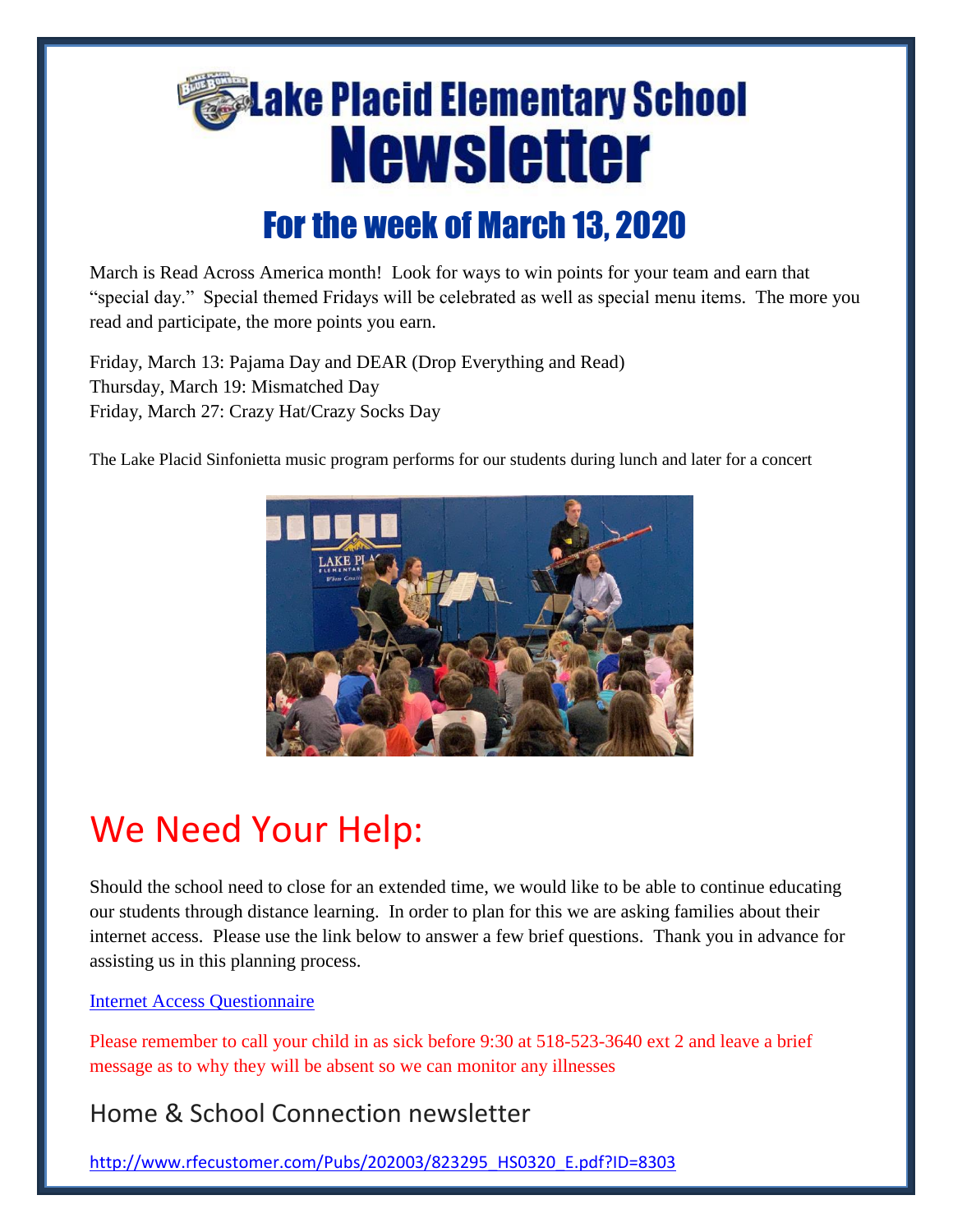

- March 13 Dental Day
- March 31 Author visit
- April 6-17 Spring Break

# Reminders:

<http://www.lpcsd.org/es-breakfast-lunch-menu/>

The lunch card is not a credit card. Please be sure to keep monies on your child's account if they will be purchasing meals. Let's work together to teach them financial responsibility.

Please contact Mrs. Franklin with any cafeteria or wellness issues

The office closes once the late buses have left. Please be sure to pick up your student from clubs by 3:30pm and if there are any transportation issues, call the bus garage at 518-523-4277.

### Attention:

The Lake Placid Central School District announces the polling hours for the budget vote will be from 2:00 p.m. to **8:00 p.m**. on May 19, 2020. The time change from 9:00 p.m. to 8:00 p.m. is necessitated due to the Essex County voting machines not being available for the Annual School District Meeting and Election.

The Board of Education will meet to discuss the 2020-2021 budget on March 17, 2020 - 6:00 p.m. to 7:00 p.m. It is anticipated that the Board of Education will adopt the final budget on March 31, 2020 or April 20, 2020.

Members of the community are welcome to attend the meeting and/or follow along on BoardDocs [http://www.boarddocs.com/ny/lpcsd/Board.nsf/Public.](http://www.boarddocs.com/ny/lpcsd/Board.nsf/Public)

Community members may submit questions they would like the Board to address during their work sessions by email to [lpdistrictclerk@lpcsd.org](mailto:lpdistrictclerk@lpcsd.org) or during the regular Board of Education meetings during the Good of the Cause. The Board of Education meetings are the first and third Tuesdays of the month beginning at 6:30 p.m.

## BOARD OF EDUCATION MEETING DATES

March 17, 2020 March 31, 2020 April 21, 2020 – BOCES Budget Vote May 5, 2020 Budget Hearing Wilmington May 12, 2020 Budget Hearing Lake Placid May 19, 2020 Budget Vote June 2, 2020 June 16, 2020 July 7, 2020

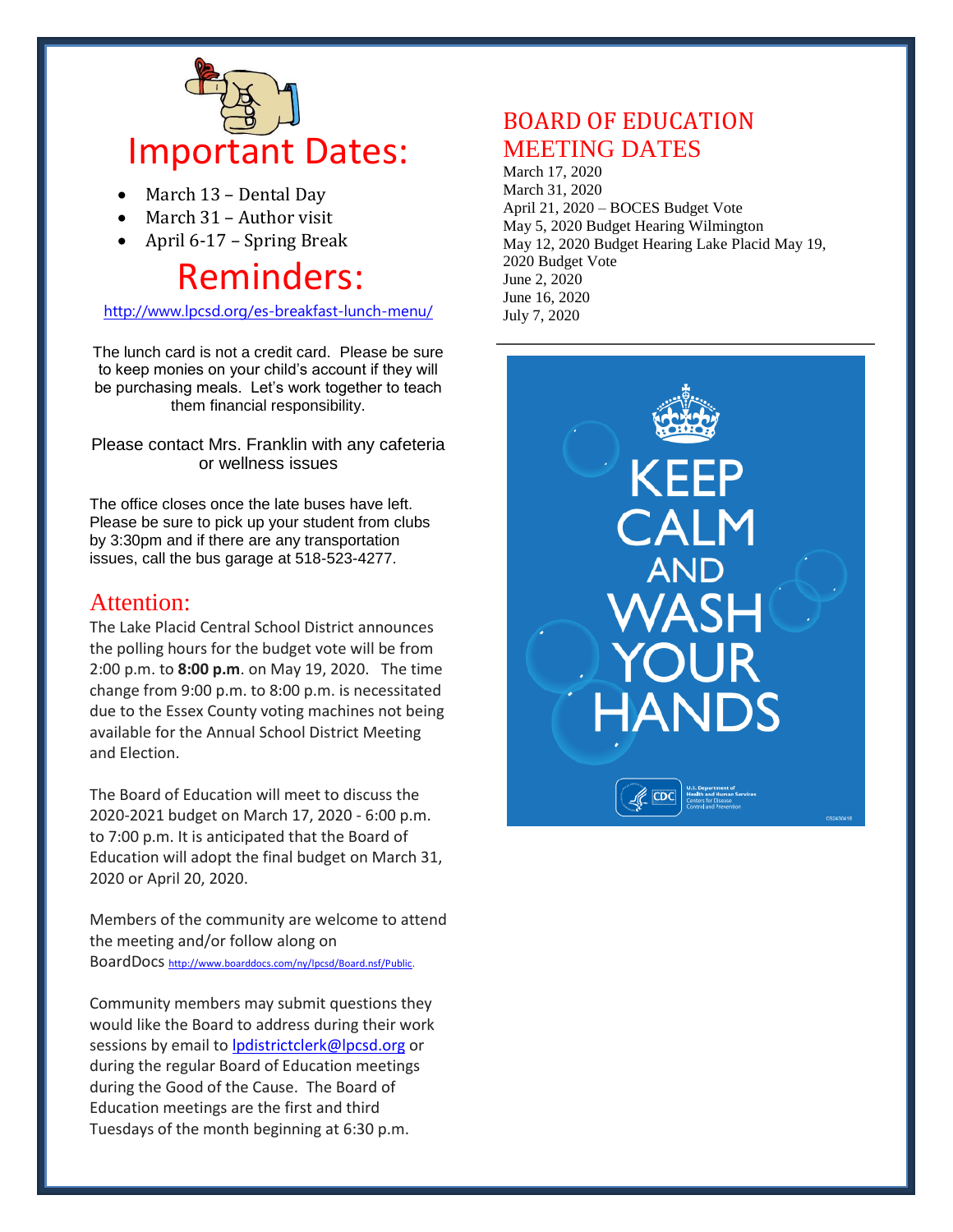Dear Lake Placid and Wilmington Communities,

Although there have been no confirmed cases of Coronavirus disease (COVID-19) in the Lake Placid and Wilmington communities, we have been closely monitoring the situation in the United States and New York State. School Officials are working closely with Champlain Valley Educational Services, Essex County Health Department and Essex County Emergency Services in order to be prepared. Please know that nothing is more important to the District than the health and well-being of our students, faculty, and staff.

Given that, I want to encourage you to take care of yourselves and to examine these basic steps to help minimize the risk of illness <https://www.health.ny.gov/diseases/communicable/coronavirus/> Taking good care of yourself is important not just for you, but for the well-being of our community. If you or a loved one are not feeling well or if you develop flu-like symptoms, please seek assistance and advice from medical professionals about how to best care for yourself or a loved one. I also encourage everyone to be as flexible and understanding as possible when a member of our community needs to take time away.

Many of you are making plans for spring and summer travel and may be concerned about how COVID-19 developments will affect your plans. I would urge you to review the latest information from the Center for Disease Control (CDC) prior to departing for your destination (www.cdc.gov/coronavirus/2019-ncov/index.html or https://www.health.ny.gov/diseases/ communicable /coronavirusl). COVID-19 is being monitored closely worldwide and developments are occurring daily.

I also want to take this opportunity to remind you of our core values of respect, tolerance and understanding for each other. There have been troubling reports from across the globe of individuals from countries thought to be impacted by COVID-19 being stigmatized. Lake Placid Elementary does not condone such behavior, and I ask you to join me in ensuring that everyone in our community is treated with respect and dignity. At a potentially challenging time such as this, we must continue to work together and support each other. Thank you for maintaining a school community that is safe, welcoming and inclusive for everyone.

Sincerely,

Sonja Franklin Elementary Principal - Lake Placid Elementary School #wemustbekinder *"Be kind whenever possible. It is always possible." Dalai Lama*

*For district updates please see our website at* <http://www.lpcsd.org/district/coronavirus-update/>